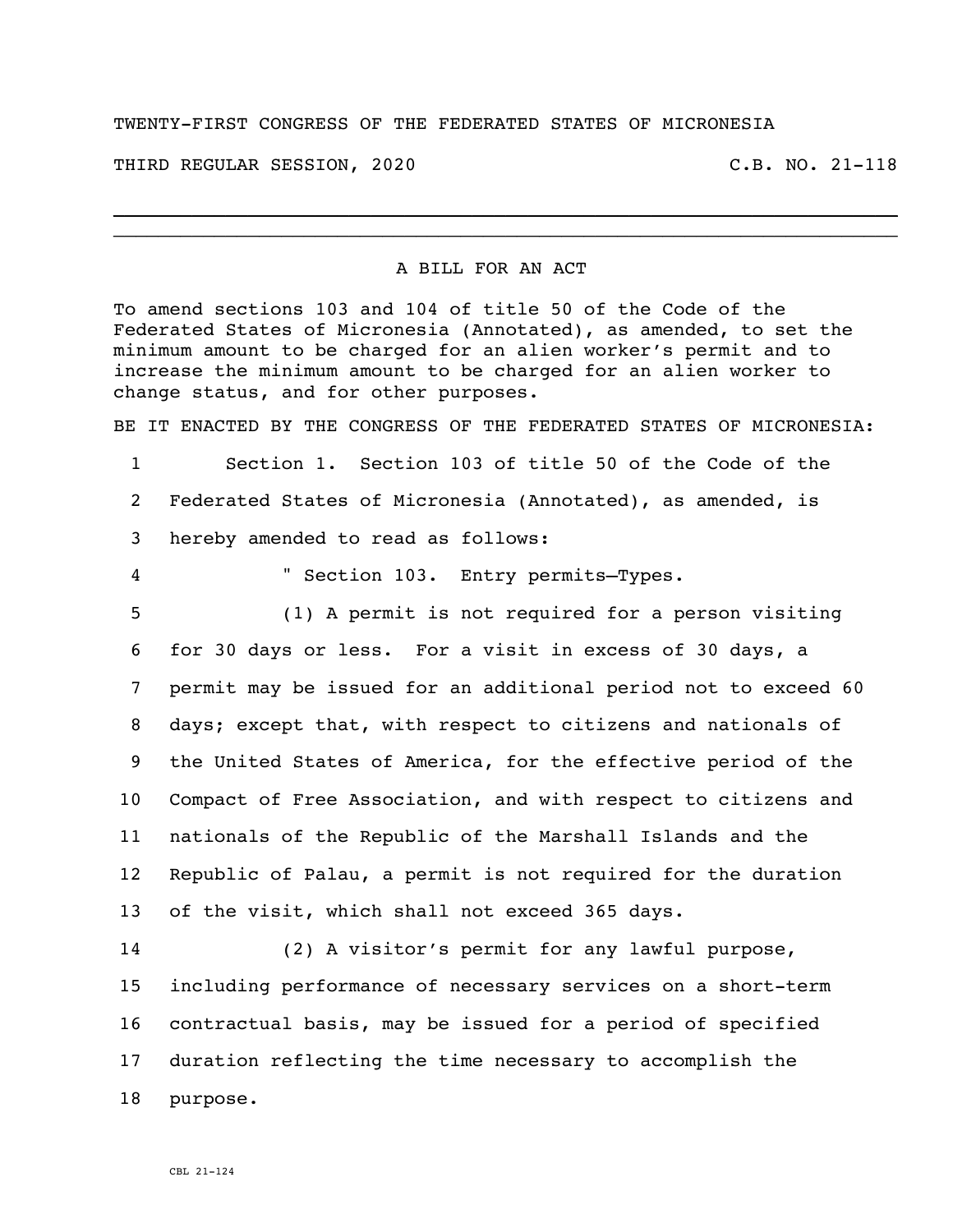(3) A student permit shall be issued for a specified duration reflecting a student's enrollment in a school or educational program.

\_\_\_\_\_\_\_\_\_\_\_\_\_\_\_\_\_\_\_\_\_\_\_\_\_\_\_\_\_\_\_\_\_\_\_\_\_\_\_\_\_\_\_\_\_\_\_\_\_\_\_\_\_\_\_\_\_\_\_\_\_\_\_\_\_\_\_\_\_\_ \_\_\_\_\_\_\_\_\_\_\_\_\_\_\_\_\_\_\_\_\_\_\_\_\_\_\_\_\_\_\_\_\_\_\_\_\_\_\_\_\_\_\_\_\_\_\_\_\_\_\_\_\_\_\_\_\_\_\_\_\_\_\_\_\_\_\_\_\_\_

 (4) A foreign government official's permit may be issued to any official, employee, or contractual personnel of a foreign government or governmental regional or international organization who wishes to enter the Federated States of Micronesia for purposes of official governmental activities and who is not entitled to enter the Federated States of Micronesia without a permit under section 102 of this chapter.

 (5) Notwithstanding any provision of subsections (1) and (2) of this section, a person entering the Federated States of Micronesia for the purpose of engaging in wholesale or retail sales of goods or services, or for the purpose of taking orders for the purchase of goods or services, without establishing a place of habitation or a place of business within the Federated States of Micronesia, shall be issued a salesperson's permit; PROVIDED, however, that this subsection shall not apply to any person who has a foreign investor's permit pursuant to subsection (7) of this section.

 (6) An alien worker's permit shall be issued to a noncitizen entering the Federated States of Micronesia upon compliance with all National laws relating to private or governmental employment for the period in which the employment of the alien worker is authorized by contract. The permit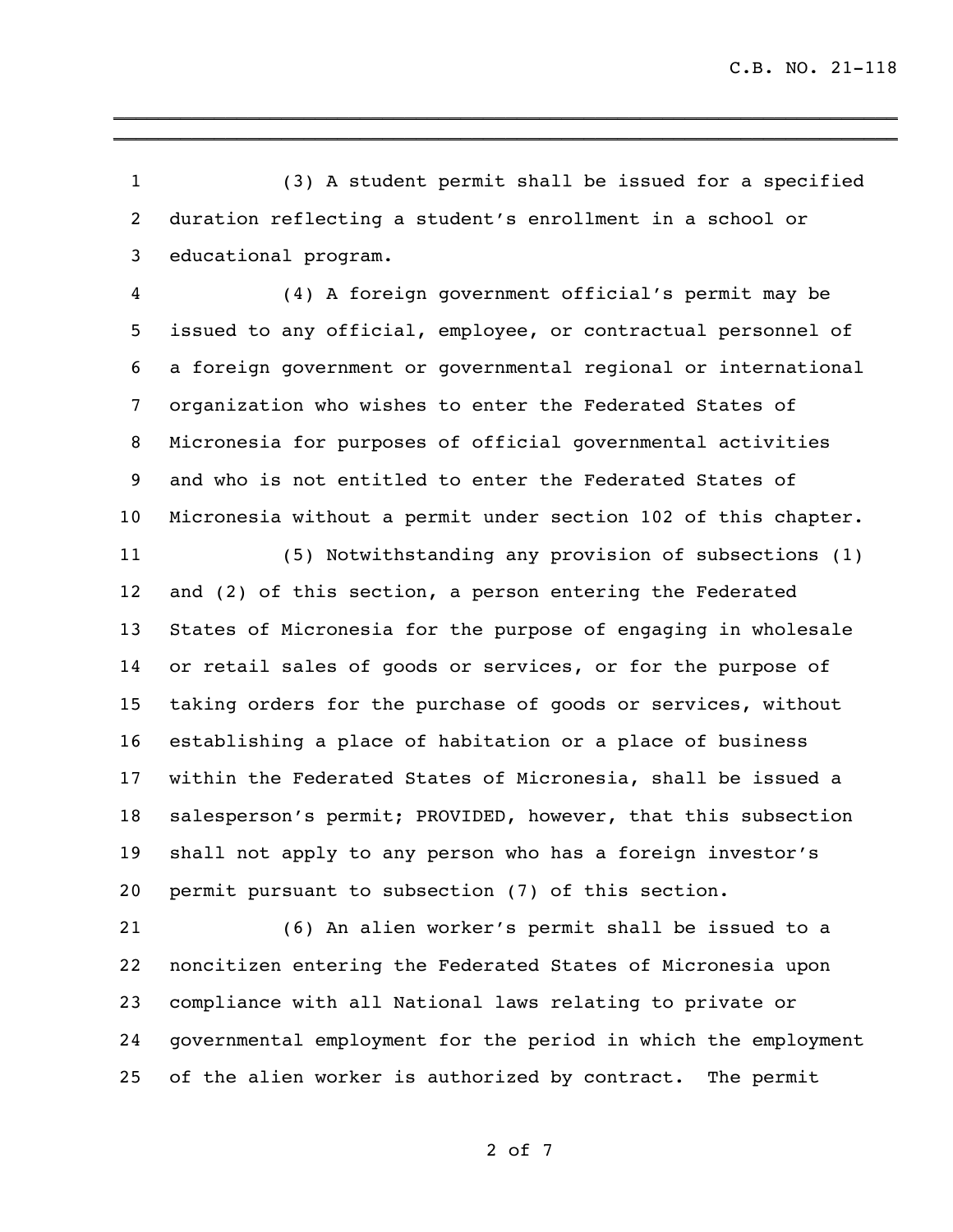shall be renewed upon extension or renewal of the alien's lawful employment status. (a) The amount of the fee required for an alien worker's permit, which shall not be less than \$1,000 shall be set forth in regulations issued pursuant to section 102(1) of title 17 of this code. (7) A foreign investor's entry permit shall be issued for a specified duration and may be renewed upon renewal or extension of such foreign investor's business permit. (8) A researcher's entry permit shall be issued for research in the fields of endeavor that the President deems in the best interest of and for the well-being of the citizens of the Federated States of Micronesia; PROVIDED that the President receives from the researcher's intended place of stay prior permission for his entry. The President may attach thereto such conditions or restrictions as he deems necessary. (9) A missionary's permit shall be issued to a duly ordained, licensed, and certified minister or clergyman. (10) An entry permit shall be issued to a lawful spouse of a citizen. (a) Subject to this section and any requirements set out in regulations issued pursuant to section 111 of this chapter, a spouse permit holder shall be permitted to undertake paid employment in the Federated States of

\_\_\_\_\_\_\_\_\_\_\_\_\_\_\_\_\_\_\_\_\_\_\_\_\_\_\_\_\_\_\_\_\_\_\_\_\_\_\_\_\_\_\_\_\_\_\_\_\_\_\_\_\_\_\_\_\_\_\_\_\_\_\_\_\_\_\_\_\_\_ \_\_\_\_\_\_\_\_\_\_\_\_\_\_\_\_\_\_\_\_\_\_\_\_\_\_\_\_\_\_\_\_\_\_\_\_\_\_\_\_\_\_\_\_\_\_\_\_\_\_\_\_\_\_\_\_\_\_\_\_\_\_\_\_\_\_\_\_\_\_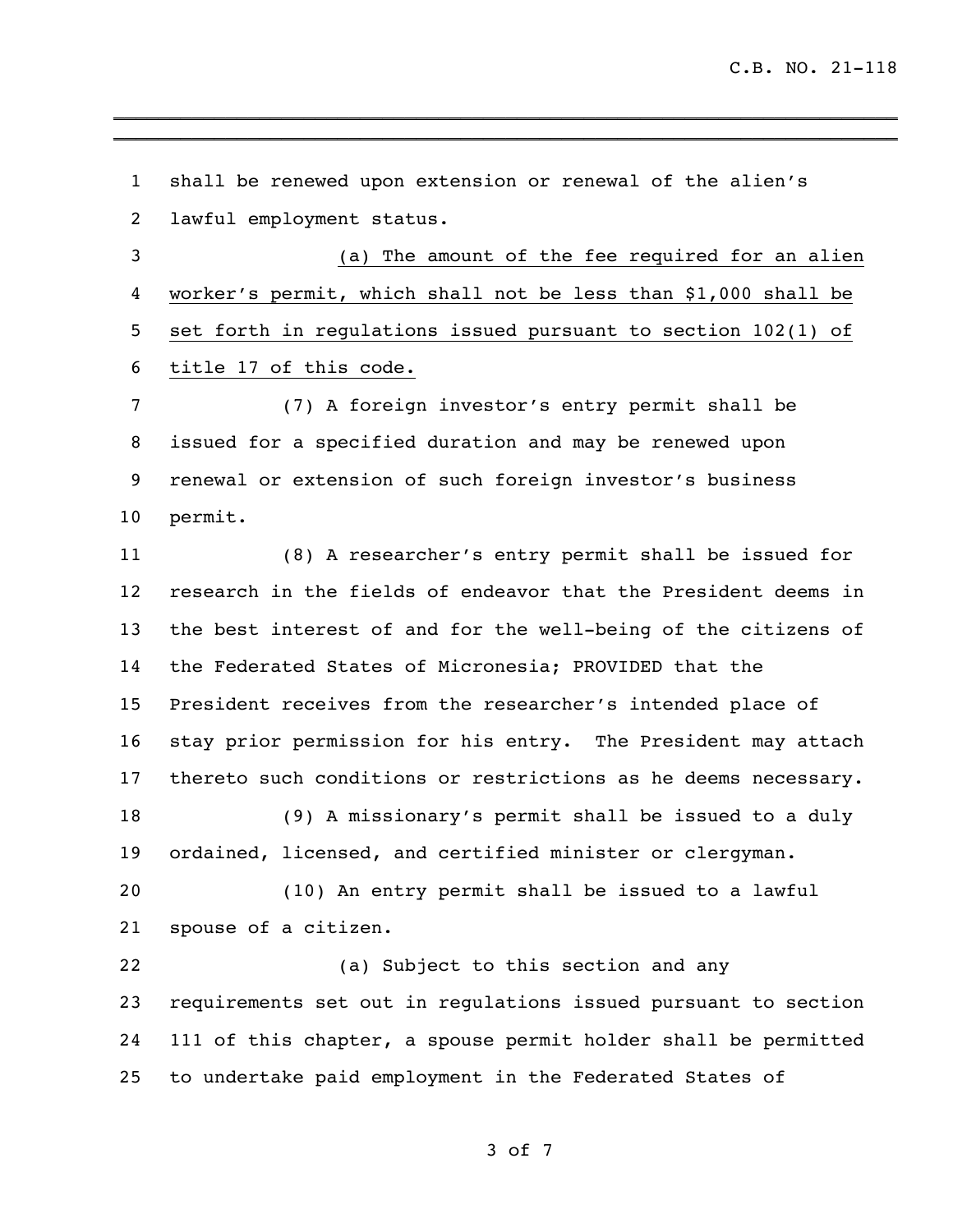C.B. NO. 21-118

 Micronesia. In the absence of any regulations on this subject, a spouse permit holder shall be permitted to undertake paid employment in the Federated States of Micronesia only if he or she has been a resident of the Federated States of Micronesia for the five years prior to commencing employment and/or has been married to a citizen of the Federated States of Micronesia for the five years prior to commencing employment. For the avoidance of doubt, a spouse permit holder may undertake paid employment without obtaining a change of status approval pursuant to section 104 of this chapter, however, such employment must be obtained in accordance with the requirements for hiring non-resident workers contained in title 51 of this code. (b) A spouse permit may be revoked or denied, in accordance with the provisions of this chapter, upon a finding that 17 (i) the parties are divorced, the parties are irreconcilably separated, or the citizen-spouse is deceased; and (ii) the revocation or denial is in the best interests of the Federated States of Micronesia, provided that the spouse permit of a noncitizen surviving spouse of a deceased citizen who had been married to the citizen spouse for at least 20 years, regardless of place of residence during the marriage, shall not be revoked or denied unless the

\_\_\_\_\_\_\_\_\_\_\_\_\_\_\_\_\_\_\_\_\_\_\_\_\_\_\_\_\_\_\_\_\_\_\_\_\_\_\_\_\_\_\_\_\_\_\_\_\_\_\_\_\_\_\_\_\_\_\_\_\_\_\_\_\_\_\_\_\_\_ \_\_\_\_\_\_\_\_\_\_\_\_\_\_\_\_\_\_\_\_\_\_\_\_\_\_\_\_\_\_\_\_\_\_\_\_\_\_\_\_\_\_\_\_\_\_\_\_\_\_\_\_\_\_\_\_\_\_\_\_\_\_\_\_\_\_\_\_\_\_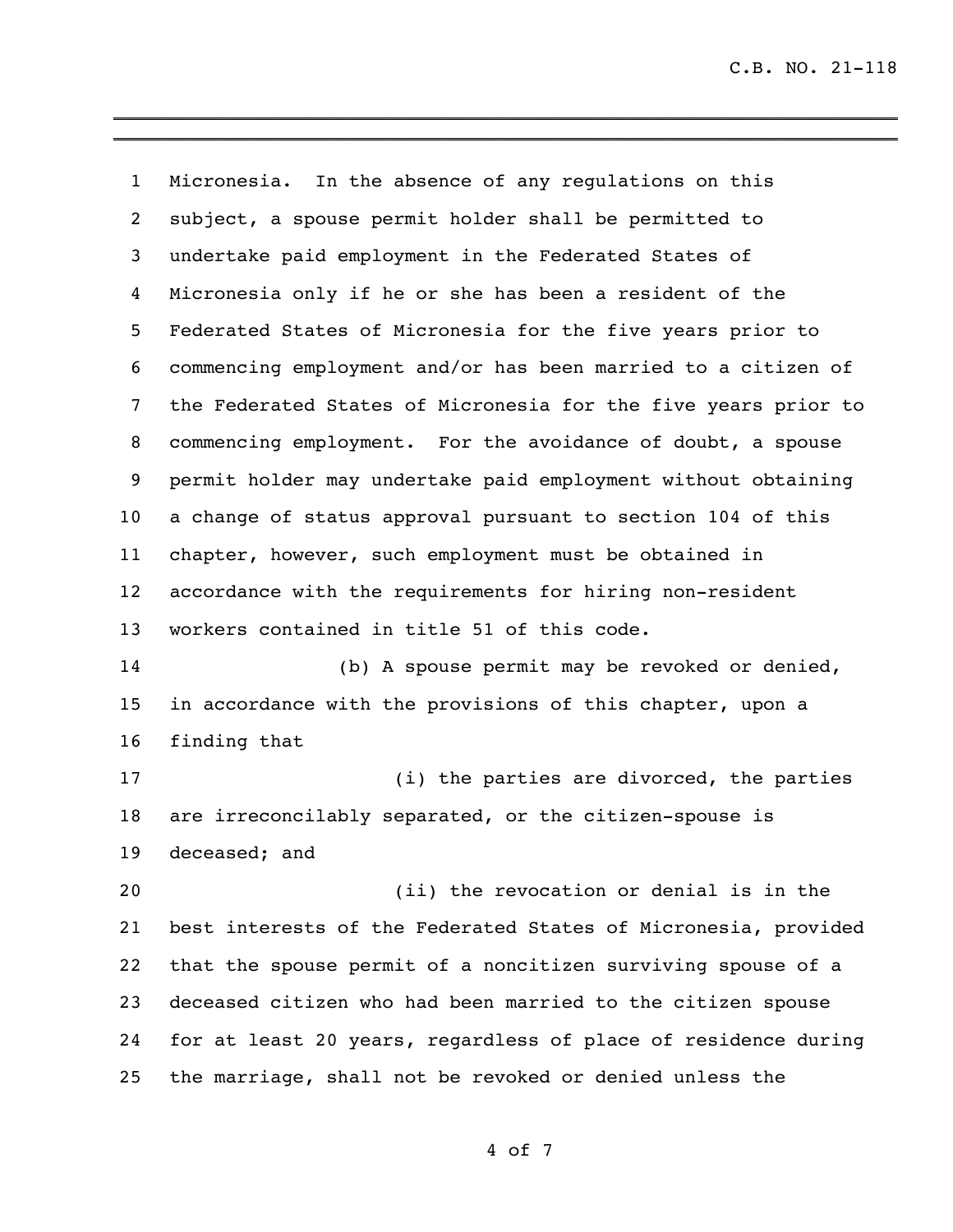surviving spouse remarries a non-citizen. (c) Except in extraordinary circumstances, no action to revoke or deny a spouse permit on the grounds of death of the citizen-spouse shall be taken for a period of six months from the date of death of the citizen-spouse. (11) A dependent's entry permit may be issued to an unmarried child, under the age of 18, of a citizen or a noncitizen spouse, subject to the conditions in subsection (10) of this section. (12) A spouse or unmarried child under the age of 18 of any noncitizen principal listed in this section, except subsection (11) of this section, may be issued an entry permit for the duration of the principal's entry permit and may be renewed upon renewal of the principal's entry permit." Section 2. Section 104 of title 50 of the Code of the Federated States of Micronesia (Annotated), as amended, is hereby amended to read as follows: "Section 104. Entry permits—Duration; Habitual residence; Change of status. 20 (1) Duration. Unless otherwise specified, all entry permits are limited to one year maximum period, with provision for renewal; except that, entry permits may be issued for a period not to exceed five years for individuals renewing spouse permits issued pursuant to subsection 103(10) of this chapter.

\_\_\_\_\_\_\_\_\_\_\_\_\_\_\_\_\_\_\_\_\_\_\_\_\_\_\_\_\_\_\_\_\_\_\_\_\_\_\_\_\_\_\_\_\_\_\_\_\_\_\_\_\_\_\_\_\_\_\_\_\_\_\_\_\_\_\_\_\_\_ \_\_\_\_\_\_\_\_\_\_\_\_\_\_\_\_\_\_\_\_\_\_\_\_\_\_\_\_\_\_\_\_\_\_\_\_\_\_\_\_\_\_\_\_\_\_\_\_\_\_\_\_\_\_\_\_\_\_\_\_\_\_\_\_\_\_\_\_\_\_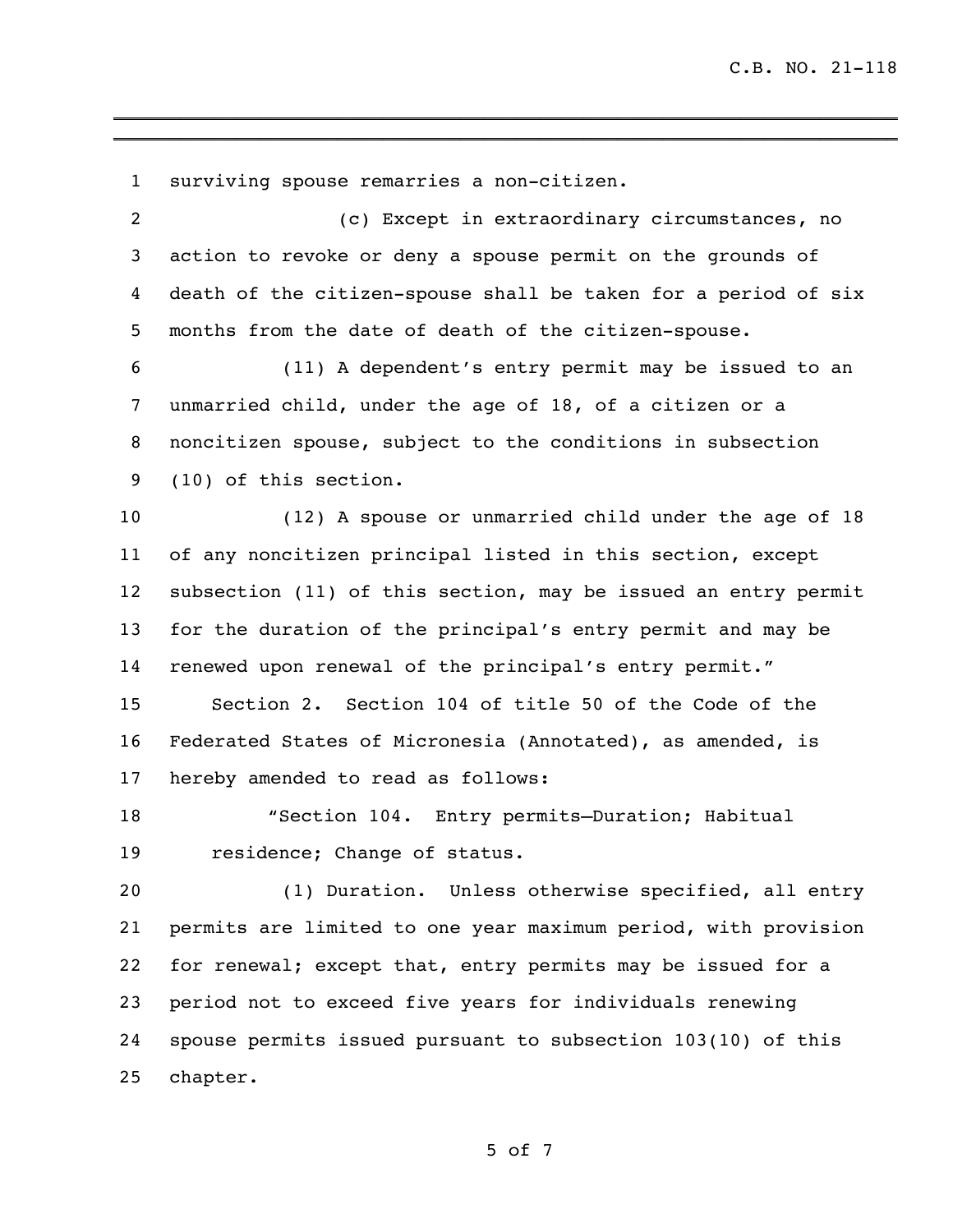| $\mathbf{1}$   | (2) Habitual residence.                                                    |
|----------------|----------------------------------------------------------------------------|
| $\overline{2}$ | (a) A noncitizen who remains in the Federated                              |
| 3              | States of Micronesia as a visitor under section 103(1) of this             |
| 4              | chapter for one year or more shall be classified as a habitual             |
| 5              | resident.                                                                  |
| 6              | (b) A habitual resident may be present in the                              |
| 7              | Federated States of Micronesia only for 30 day visits as                   |
| 8              | permitted by section 103(1) of this chapter or for a longer                |
| 9              | period of time as permitted by section $103(2)$ , $(3)$ , $(4)$ , $(5)$ ,  |
| $10\,$         | $(6)$ , $(7)$ , $(8)$ , $(9)$ , $(10)$ , $(11)$ or $(12)$ of this chapter. |
| 11             | (3) Change of Status.                                                      |
| 12             | (a) The immigration status of a noncitizen                                 |
| 13             | entering the Federated States of Micronesia as a visitor under             |
| 14             | section $103(1)$ or $103(2)$ of this chapter may not be changed            |
| 15             | during his stay in the Federated States of Micronesia.<br>The              |
| 16             | immigration status of any noncitizen entering or residing in               |
| 17             | the Federated States of Micronesia under any other provision               |
| 18             | of this chapter may not be changed during his stay in the                  |
| 19             | Federated States of Micronesia, except in accordance with the              |
| 20             | provisions of this title.                                                  |
| 21             | (b) For a noncitizen to change status, he shall                            |
| 22             | be required to apply for a permit reflecting his changed                   |
| 23             | status and pay a fee, except that citizens and nationals of                |
| 24             | the United States of America, for the duration of the Compact              |
| 25             | of Free Association, and citizens and nationals of the                     |
|                |                                                                            |

\_\_\_\_\_\_\_\_\_\_\_\_\_\_\_\_\_\_\_\_\_\_\_\_\_\_\_\_\_\_\_\_\_\_\_\_\_\_\_\_\_\_\_\_\_\_\_\_\_\_\_\_\_\_\_\_\_\_\_\_\_\_\_\_\_\_\_\_\_\_ \_\_\_\_\_\_\_\_\_\_\_\_\_\_\_\_\_\_\_\_\_\_\_\_\_\_\_\_\_\_\_\_\_\_\_\_\_\_\_\_\_\_\_\_\_\_\_\_\_\_\_\_\_\_\_\_\_\_\_\_\_\_\_\_\_\_\_\_\_\_